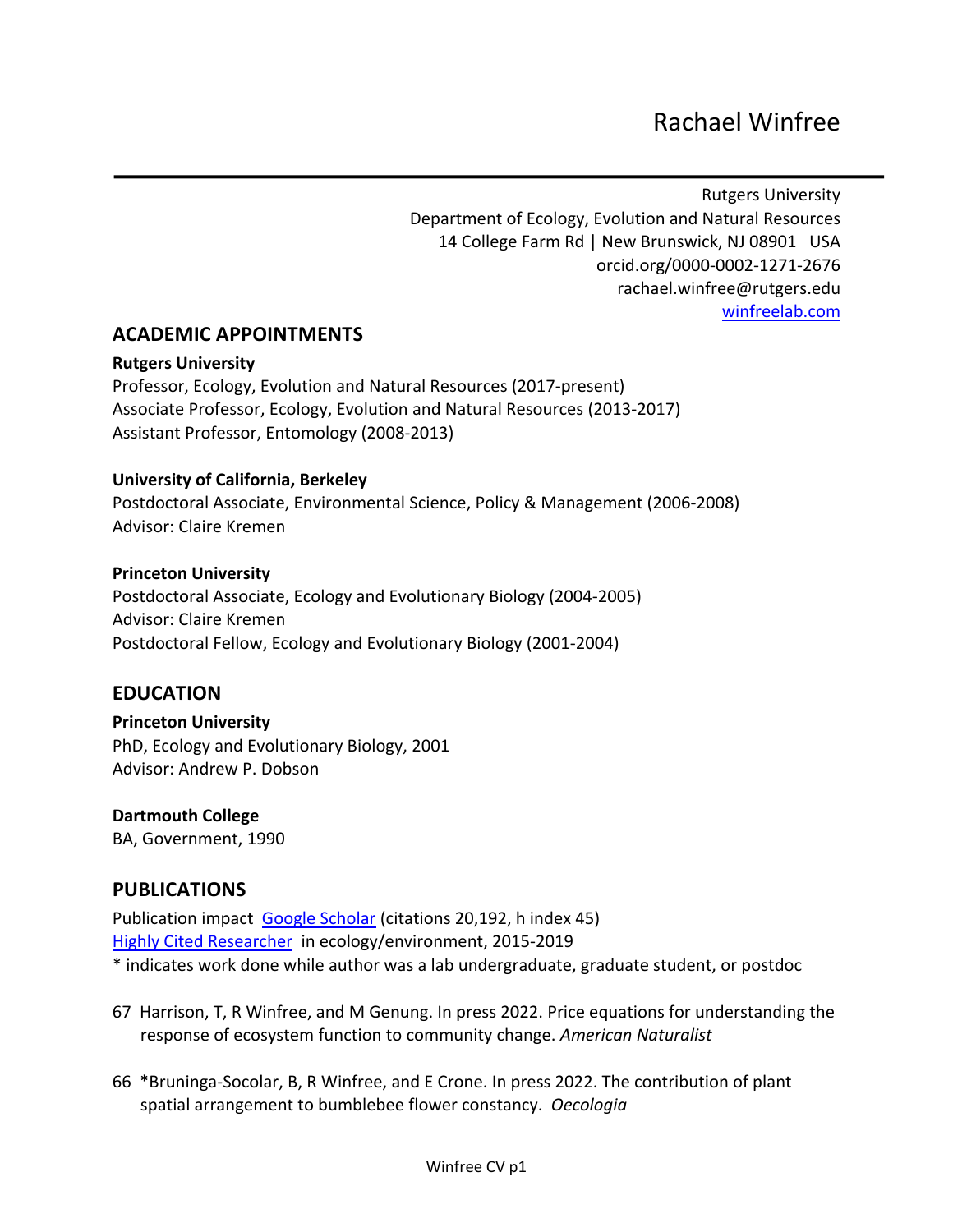- 65 \*Smith, C, \*T Harrison, J Gardner, and **R Winfree**. 2021. Forest-associated bees persist amid forest loss and regrowth in eastern North America. *Biological Conservation* 260: 109202
- 64 Allen-Perkins A, and 19 other authors including \*D Cariveau, \*F Benjamin, \*J Reilly, and R Winfree. 2021. Data Paper: CropPol: a dynamic, open and global database on crop pollination. *Ecology* https://doi.org/10.1002/ecy.3614
- 63 Senapathi, D and 57 other authors including \*F Benjamin, \*D Cariveau, \*T Harrison, and **R Winfree**. 2021. Wild insect diversity increases inter- annual stability in global crop pollinator communities. *Proceedings of the Royal Society of London B* 288: 20210212 https://doi.org/10.1098/rspb.2021.0212
- 62 \*Roswell, M E, J Dushoff, and **R Winfree**. 2021. Forum: A conceptual guide to measuring species diversity. *Oikos* 130: 321-338 https://doi.org/10.1111/oik.07202 *Featured in Oikos Editor's Choice*
- 61 Caradonna, P J, L A Burkle, B Schwarz, J Resasco, T M Knight, G Benadi, N Bluthgen, C F Dormann, Q Fang, J Frund, B Gauzens, C N Kaiser-Bunbury, **R Winfree**, and D P Vazquez. 2021. Seeing through the static: the temporal dimensions of plant-animal mutualistic interactions. *Ecology Letters* 24: 149-161 https://doi.org/10.1111/ele.13623
- 60 \*Reilly JR, Artz DR, Biddinger D, Bobiwash K, Boyle NK, Brittain C, Brokaw J, Campbell JW, Daniels J, Elle E, Ellis JD, Fleischer SJ, Gibbs J, Gillespie RL, Gundersen KB, Gut L, Hoffman G, Joshi N, Lundin O, Mason K, McGrady CM, Peterson SS, Pitts-Singer TL, Rao S, Rothwell N, Rowe L, Ward KL, Williams NM, Wilson JK, Isaacs R, and **Winfree R**. 2020. Crop production in the USA is frequently limited by a lack of pollinators. *Proceedings of the Royal Society of London B* 287: 20200922 doi.org/10.1098/rspb.2020.09222020 *Featured in The Guardian (USA), Forbes, Science News*
- 59 \*Genung, M A, J Fox, and **R Winfree**. 2020. Species richness drives ecosystem function in experiments, but in nature its importance varies with dominance. *Global Ecology and Biogeography* https://doi.org/10.1111/geb.13137
- 58 \*MacLeod, M, \*J Reilly, \*D Cariveau, \*M Genung, \*M Roswell, J Gibbs, and **R Winfree**. 2020. How much do rare and crop-pollinating bees overlap in identity and flower preferences? *Journal of Applied Ecology* 57: 413-423 https://doi.org/10.1111/1365- 2664.13543
- 57 \*Smith, C, \*L Weinman, J Gibbs, and **R Winfree**. 2019. Specialist foragers in forest bee communities are small, social or emerge early. *Journal of Animal Ecology* 88: 1158-1167 https://doi.org/10.1111/1365-2656.13003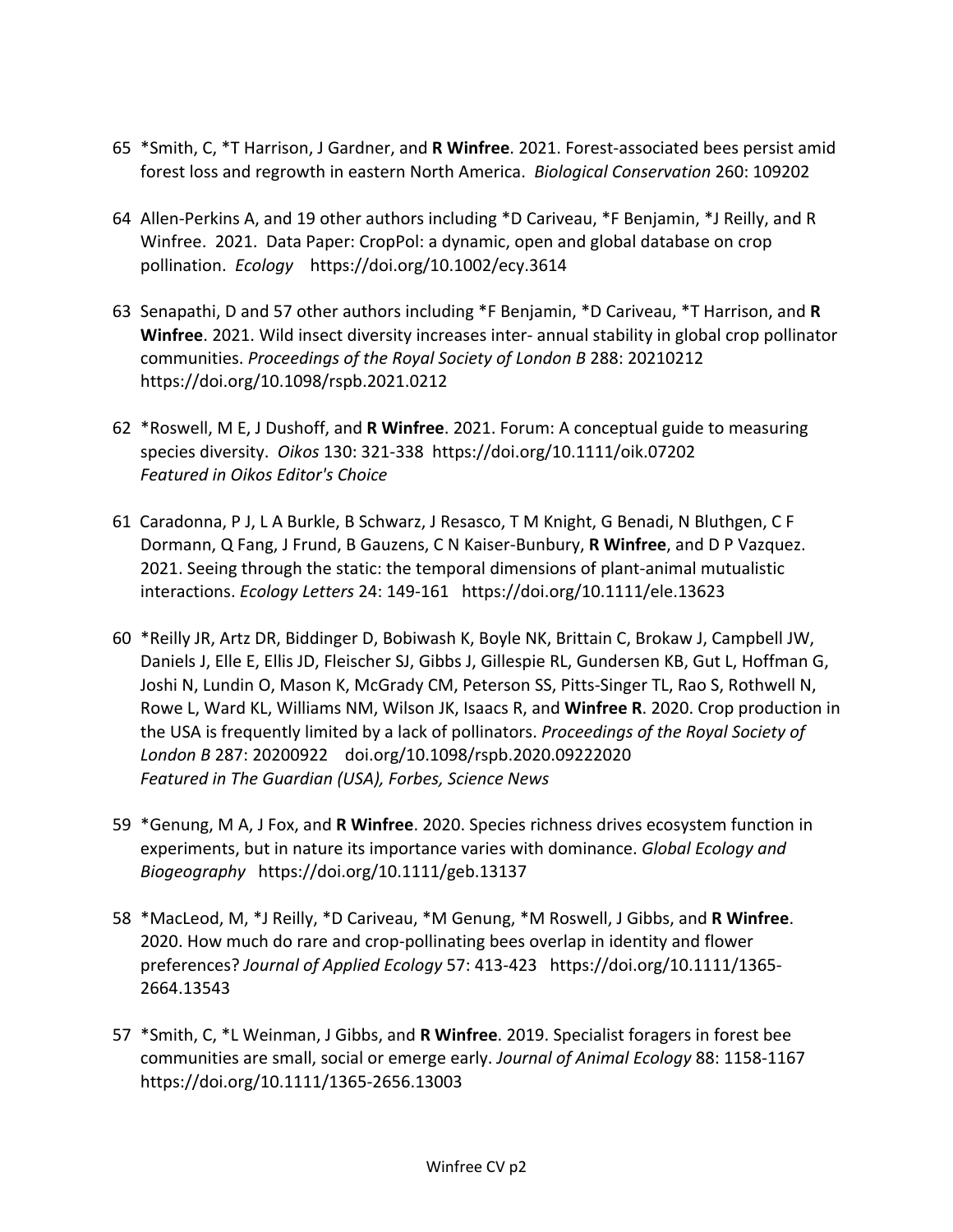- 56 \*Roswell, M, J Dushoff, and **R Winfree**. 2019. Male and female bees show large differences in floral preference. *Plos One* 14(4), e0214909 https://doi.org/10.1371/journal.pone.0217714 *Featured in Science*
- 55 \*T Harrison, J Gibbs, and **R Winfree**. 2019. Anthropogenic landscapes support fewer rare bee species. *Landscape Ecology* 34: 967-978 https://doi.org/10.1007/s10980-017-0592-x
- 54 \*T Harrison, J Gibbs, and **R Winfree**. 2018. Phylogenetic homogenization of bee communities across ecoregions. *Global Ecology and Biogeography* 27: 1457-1466 https://doi.org/10.1111/geb.12822
- 53 **R Winfree**, \*J R Reilly, \*I Bartomeus, N M Williams, \*D Cariveau, and J Gibbs. 2018. Species turnover promotes the importance of bee diversity for crop pollination at regional scales. *Science* 359: 791-793 doi: 10.1126/science.aao2117 *Featured in a Science Perspective, Science 359: 741-742; F1000 recommendation*
- 52 Bartomeus, I, \*D Cariveau, \*T Harrison, **R Winfree**. 2018. On the inconsistency of pollinator species traits for predicting either response to land-use change or functional contribution. *Oikos* 127: 306-315 doi 10.1111/oik.04507
- 51 \*T Harrison, J Gibbs, and **R Winfree**. 2018. Forest bees are replaced in agricultural and urban landscapes by native species with different phenologies and life history traits. *Global Change Biology* 24: 287-296 doi: 10.1111/gcb.13921
- 50 \*Genung, M, J Fox, N Williams, C Kremen, J Ascher, J Gibbs, and **R Winfree**. 2017. Pollinator abundance, rather than species richness, drives the temporal variability of pollination services. *Ecology* 98:1807-1816 https://doi.org/10.1002/ecy.1876
- 49 Lichtenberg, E M and 63 others including **R Winfree** and \*F Benjamin. 2017. A global synthesis of the effects of diversified farming systems on arthropod diversity within fields and across agricultural landscapes. *Global Change Biology* 23: 4946-4957 doi: 10.1111/gcb.13714
- 48 **\***Griffin, S R, \*B Bruninga-Socolar, M A Kerr, J Gibbs, and **R Winfree**. 2017. Wild bee community change over a 26-year chronosequence of restored tallgrass prairie. *Restoration Ecology* 25:650-660 https://doi.org/10.1111/rec.12481
- 47 \*MacLeod, M, \*Genung, M (co-first author), and **R Winfree**. 2016. Measuring partner choice in plant-pollinator networks: Using null models to separate rewiring and fidelity from chance. *Ecology* 97:2925-2931 DOI: 10.1002/ecy.1574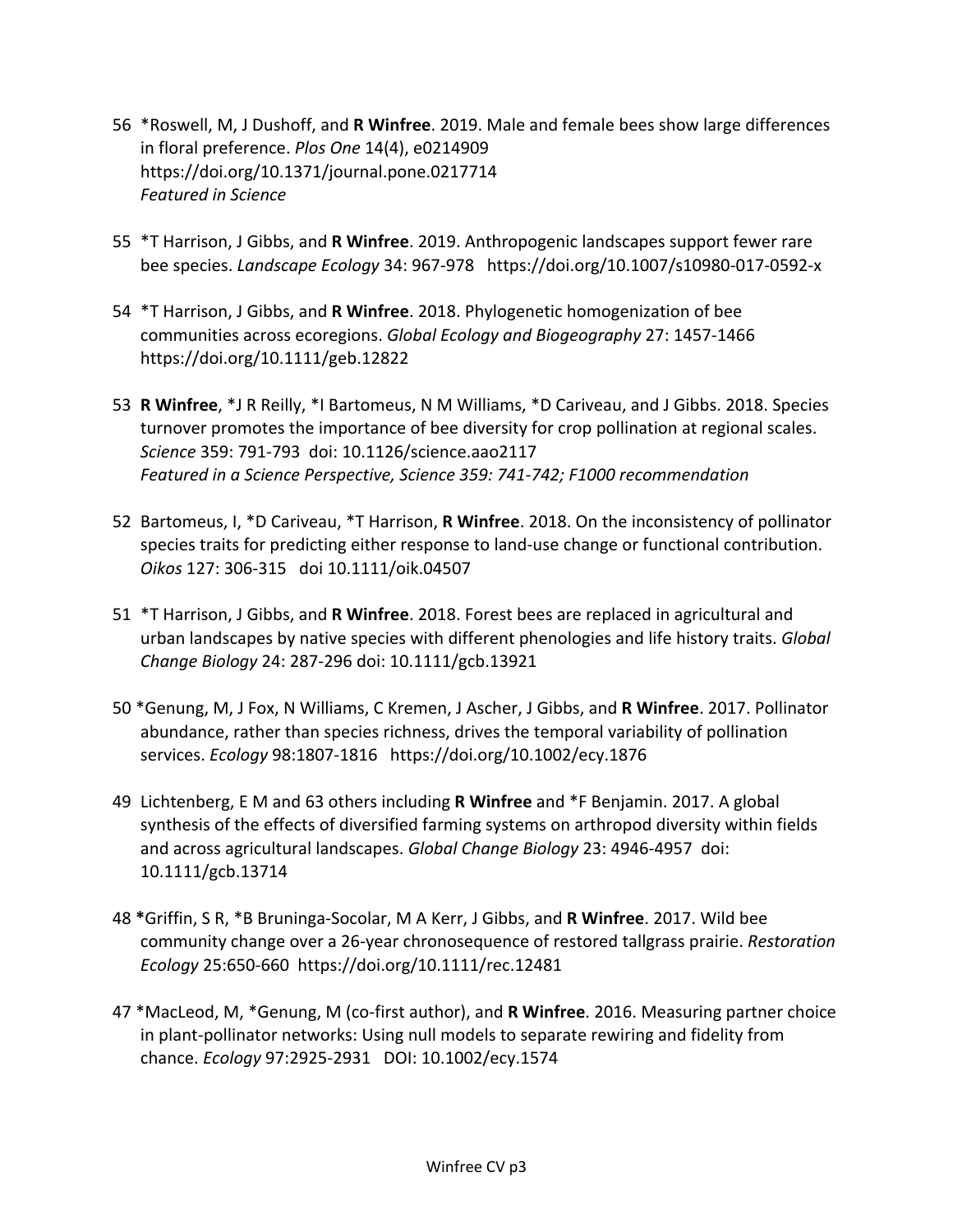- 46 **\***Cariveau, D \*G Nayak, \*I Bartomeus, \*J Zientek, J Ascher, J Gibbs, and **R Winfree**. 2016. The allometry of bee proboscis length and its uses in ecology. *PLoS ONE* 11:3 e0151482 https://doi.org/10.1371/journal.pone.0151482
- 45 \*Bruninga-Socolar, B, E Crone, and **R Winfree**. 2016. The role of floral density in determining bee foraging behavior: a natural experiment. *Natural Areas Journal* 36: 392- 399
- 44 Rader, R, I Bartomeus, L Garibaldi, M Garratt, B Howlett, **R Winfree**, and 46 other authors including \*S Griffin. 2016. Non-bee insects are important contributors to global crop pollination. *PNAS* 113:146-151 *Featured in Nature as a Research Highlight, ISI Highly Cited Paper*
- 43 Kleijn, D, **Winfree, R**, and 56 other authors including \*F Benjamin, \*D Cariveau, \*I Bartomeus. 2015. Delivery of crop pollination services is an insufficient argument for wild pollinator conservation. *Nature Communications* 6:7414 DOI: 10.1038/ncomms8414 *F1000 recommendation* Featured in *The Guardian* (UK), *The Independent* (UK), *Wired*, *LA Times*, *Washington Post*, *Conservation* magazine; *ISI Highly Cited Paper*
- 42 \*Cariveau, D, and **R Winfree**. 2015. Causes of variation in wild bee responses to anthropogenic drivers. *Current Opinion in Insect Science* 10: 104-109.
- 41 \*Harrison, T, and **R Winfree**. 2015. Urban drivers of plant-pollinator interactions. *Functional Ecology* 29: 879-888.
- 40 **Winfree, R,** J Fox, N Williams, \*J Reilly, and \*D Cariveau. 2015. Abundance of common species, not species richness, drives delivery of a real-world ecosystem service. *Ecology Letters* 18: 626-635 *Featured in Nature as a Research Highlight, ISI Highly Cited Paper*
- 39 \*Benjamin, F and **R Winfree**. 2014. Lack of pollinators limits fruit production in commercial blueberry (*Vaccinium corymbosum*). *Environmental Entomology* 43: 1574-1583
- 38 Garibaldi, L A, L G Carvalheiro, S D Leonhardt, M A Aizen, B R Blaauw, R Isaacs, M Kuhlmann, D Kleijn, A M Klein, C Kremen, L Morandin, J Scheper, and **R Winfree**. 2014. From research to action: practices to enhance crop yield through wild pollinators. *Frontiers in Ecology and the Environment* 12: 439-447 *Cover article, ISI Highly Cited Paper*
- 37 **Winfree, R**, J Dushoff, N Williams, and C Kremen. 2014. Species abundance, not diet breadth, drives the persistence of the most linked pollinators as plant-pollinator networks disassemble. *American Naturalist* 183: 600-611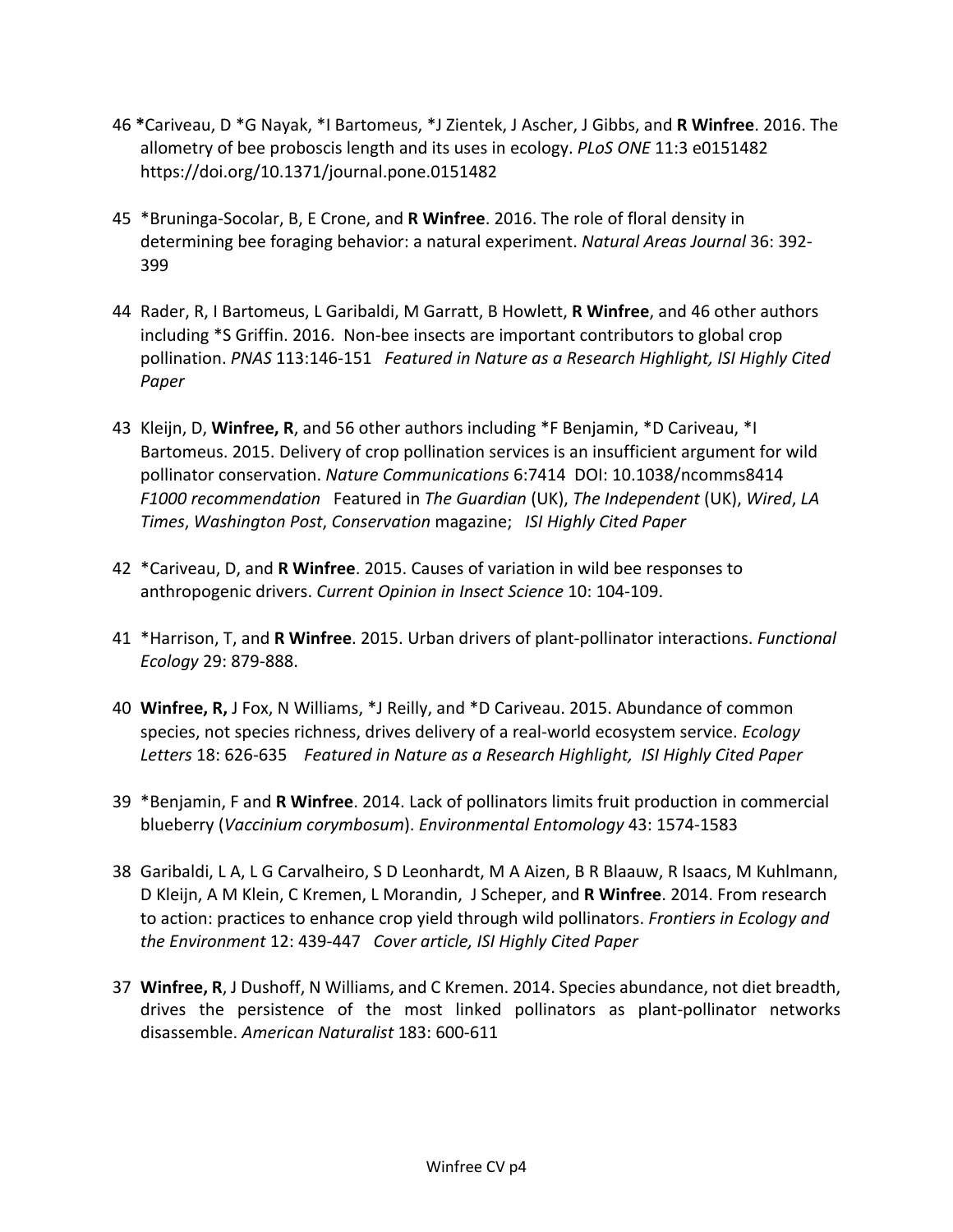- 36 \*Cariveau, D P, J E Powell, H Koche, **R Winfree**, and N A Moran. 2014. Variation in gut microbial communities and its association with pathogen infection in wild bumble bees (*Bombus*). *ISME Journal* 8: 2369-2379
- 35 \*Benjamin, F, \*J Reilly and **R Winfree**. 2014. Pollinator body size mediates the scale at which land use drives crop pollination services. *Journal of Applied Ecology* 51: 440-449
- 34 Garibaldi, L, I Steffan-Dewenter, **R Winfree**, and 44 other authors including \*I Bartomeus, \*D Cariveau, and \*F Benjamin. 2013. Wild pollinators enhance fruit set of crops regardless of honey bee abundance. *Science* 339: 1608-1611 *Covered by National Public Radio (NPR) program 'The Salt' ISI Highly Cited Paper*
- 33 \*Bartomeus, I, J Ascher, J Gibbs, B Danforth, D Wagner, S Hedtke, and **R Winfree**. 2013. Lack of a general decline among northeastern US bee pollinators over a century of global change. *PNAS* 110(12): 4656-4660 *Cover article Covered by National Public Radio (NPR) program 'Science Friday' ISI Highly Cited Paper*
- 32 \*Cariveau, D, NM Williams, \*F Benjamin, and **R Winfree**. 2013. Response diversity to land use occurs but does not consistently stabilize ecosystem services provided by native pollinators. *Ecology Letters* 16: 903-911 *Cover article Interview with National Public Radio (NPR) station WHYY Philadelphia*
- 31 \*Bartomeus, I, M Park, J Gibbs, B Danforth, A Lasko, and **R Winfree**. 2013. Biodiversity ensures plant-pollinator phenological asynchrony against climate change. *Ecology Letters* 16:1331- 1338 *Cover article*
- 30 **Winfree, R**. 2013. Invited View: Global environmental change, biodiversity, and ecosystem services: what can we learn from studies of pollination? *Basic and Applied Ecology* 14: 453- 460
- 29 \*Rader, R, \*J Reilly, \*I Bartomeus and **R Winfree**. 2013. Native bees buffer the negative impact of climate warming on honey bee pollination of watermelon crops. *Global Change Biology* 19: 3103-3110
- 28 Kennedy, C., E Lonsdorf, M C Neel, N M Williams, T H Ricketts, **R Winfree**, and 22 other authors including \*D Cariveau. 2013. A global quantitative synthesis of local and landscape effects on native bee pollinators in heterogeneous agricultural systems. *Ecology Letters* 16: 584-599 *ISI Highly Cited Paper*
- 27 Williams, N M and **R Winfree**. 2013. Local habitat characteristics but not landscape urbanization drive pollinator visitation and native plant pollination in forest remnants. *Biological Conservation* 160: 10-18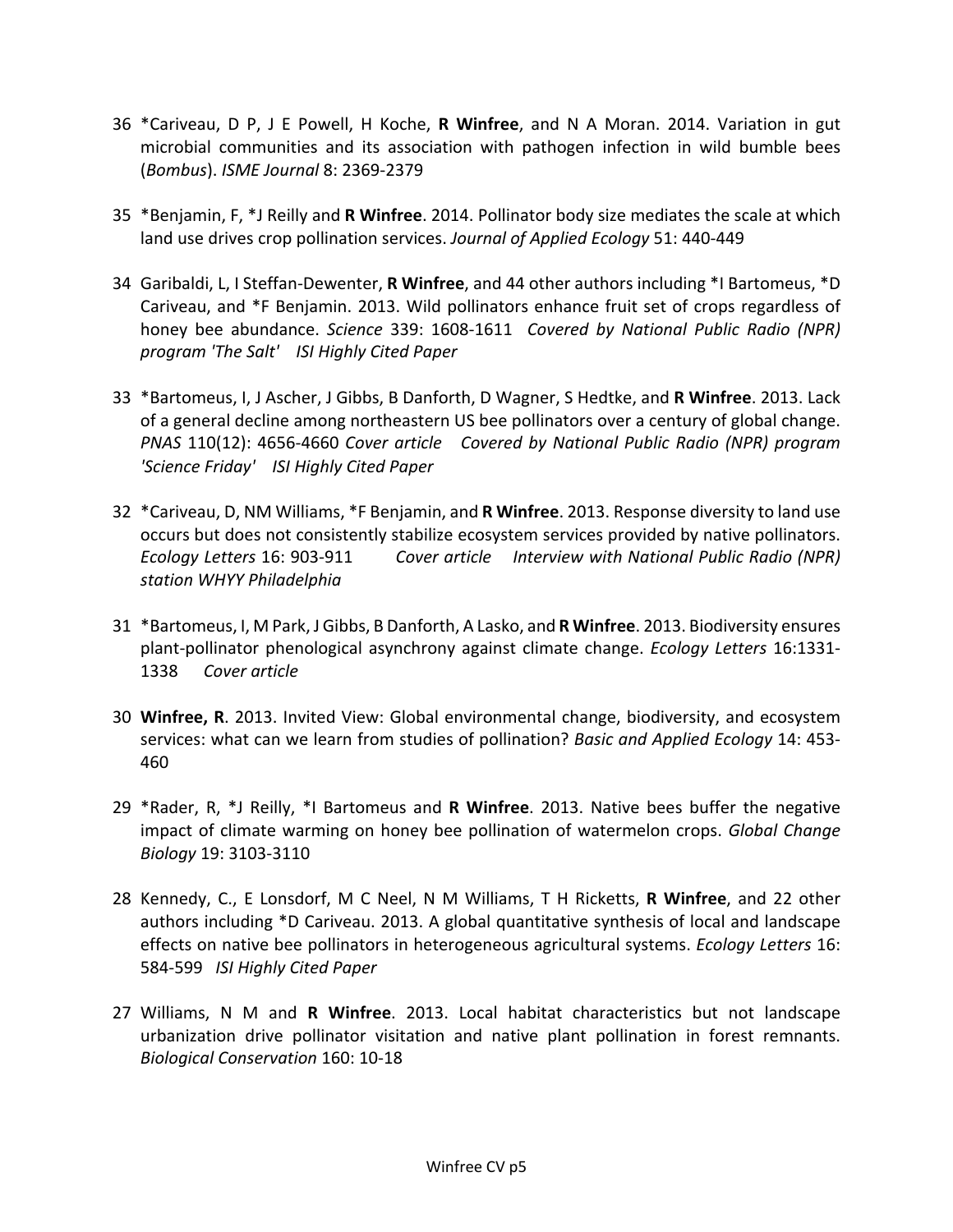- 26 Mandelik, Y, **R Winfree**, T Neeson and C Kremen. 2012. Complementary habitat use by wild bees in agro-natural landscapes. *Ecological Applications* 22: 1535-1546
- 25 \*Bartomeus, I , J Ascher, S Colla, D Wagner, B Danforth, S Kornbluth, and **R Winfree**. 2011. Climate-associated phenological advances in bee pollinators and bee-pollinated plants. *PNAS* 108: 20645-20649
- 24 **Winfree, R,** \*I Bartomeus, and \*D Cariveau. 2011. Native pollinators in anthropogenic habitats. *Annual Review of Ecology, Evolution and Systematics* 42: 1-22
- 23 **Winfree, R**, B Gross (co-first author) and C Kremen. 2011. Valuing pollination services to agriculture. *Ecological Economics* 71: 80-88
- 22 Garibaldi, L, I Steffan-Dewenter, C Kremen, J Morales, R Bommarco, S Cunningham, L Carvalheiro, N Chacoff, J Dudenhöffer, S Greenleaf, A Holzschuh, R Isaacs, K Krewenka, Y Mandelik, M Mayfield, L Morandin, S Potts, T Ricketts, H Szentgyörgyi, C Westphal, **R Winfree**, A Klein. 2011. Stability of pollination services decreases with isolation from natural areas despite frequent honey bee visits. *Ecology Letters* 14: 1062-1072 *ISI Highly Cited Paper*
- 21 \*Bartomeus, I and **R Winfree**. 2011. The Circe principle: Are pollinators waylaid by attractive habitats? *Current Biology* 21: R652-R654
- 20 Ollerton, J, **R Winfree,** and S Tarrant. 2011. How many flowering plants are pollinated by animals? *Oikos* 120: 321-326 *ISI Highly Cited Paper*
- 19 Williams, NM, \*D Cariveau, **R Winfree,** and C Kremen. 2011. Bees in disturbed habitats use, but do not prefer, alien plants. *Basic and Applied Ecology* 12: 332-341
- 18 Menz, M, RD Phillips, **R Winfree**, C Kremen, MA Aizen, SD Johnson**,** and KW Dixon. 2011. Reconnecting plants and pollinators: challenges in the ecological restoration of pollination mutualisms. *Trends in Plant Science* 16: 4-12 *Cover article F1000 recommendation ISI Highly Cited Paper*
- 17 \*Fiorella, KA, A Cameron, W Sechrest, **R Winfree**, and C Kremen. 2010. Methodological considerations in reserve system selection: a case study of Malagasy lemurs. *Biological Conservation* 143: 963-973
- 16 **Winfree, R**. The conservation and restoration of wild bees. 2010. Pages 169-197 in R Ostfeld and W Schlesinger, eds, *The Year in Ecology and Conservation Biology*. The New York Academy of Sciences: New York
- 15 **Winfree, R**, R Aguilar, DP Vázquez, G LeBuhn, and MA Aizen. 2009. A meta-analysis of bees' responses to anthropogenic disturbance. *Ecology* 90: 2068-2076 *Cover article ISI Highly Cited Paper*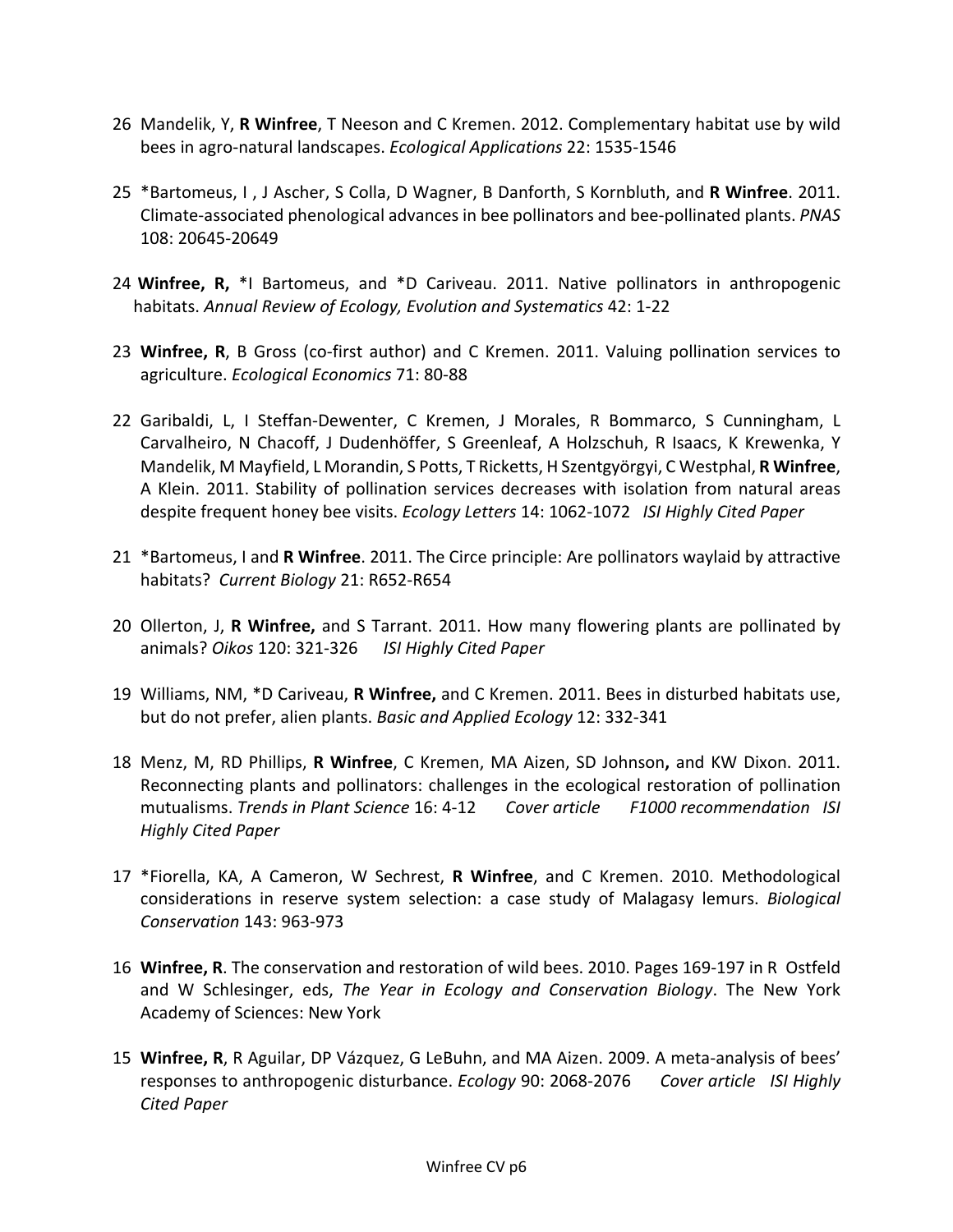- 14 **Winfree, R** and C Kremen. 2009. Are ecosystem services stabilized by differences among species? A test using crop pollination. *Proceedings of the Royal Society of London* 276: 229- 237 *F1000 recommendation*
- 13 Lonsdorf, E, C Kremen, TH Ricketts, **R Winfree**, S Greenleaf, and NM Williams. 2009. Modeling pollination services across agricultural landscapes. *Annals of Botany* 103: 1589-1600
- 12 **Winfree, R.** 2008. Pollinator-dependent crops: An increasingly risky business. *Current Biology*  18: R968-R969
- 11 **Winfree, R**, NM Williams, H Gaines, J Ascher, and C Kremen. 2008. Wild bee pollinators provide majority of crop visitation across land use gradients in New Jersey and Pennsylvania, USA. *Journal of Applied Ecology* 45: 793-802
- 10 **Winfree, R**, NM Williams, J Dushoff, and C Kremen. 2007. Native bees provide insurance against ongoing honey bee losses. *Ecology Letters* 10: 1105-1113
- 9 Greenleaf, S, NM Williams, **R Winfree** and C Kremen. 2007. Bee foraging ranges and their relationship to body size. *Oecologia* 153: 589-596 *ISI Highly Cited Paper*
- 8 **Winfree, R**, T Griswold and C Kremen. 2007. Effect of human disturbance on bee communities in a forested ecosystem. *Conservation Biology* 21: 213-223
- 7 Kremen, C, NM Williams, MA Aizen, B Gemmill-Herren, G LeBuhn, R Minckley, L Packer, SG Potts, T Roulston, I Steffan-Dewenter, D Vazquez, **R Winfree**, L Adams, E E Crone, S Greenleaf, TH Keitt, AM Klein, J Regetz, TH Ricketts. 2007. Pollination and other ecosystem services produced by mobile organisms: a conceptual framework for the effects of land-use change*. Ecology Letters* 10: 299-314 *Cover article ISI Highly Cited Paper*
- 6 **Winfree, R**, SK Robinson, D Bengali and J Dushoff. 2006. A Monte Carlo model for estimating the reproduction of a generalist brood parasite across multiple host species. *Evolutionary Ecology Research* 8: 213-236
- 5 Dobson, AP, D Lodge, J Alder, G Cumming, J Keymer, J McGlade, H Mooney, JA Rusak, O Sala, V Wolters, D Wall, **R Winfree**, and M Xenopoulos. 2006. Habitat loss, trophic collapse, and the decline of ecosystem services. *Ecology* 87: 1915-1924
- 4 **Winfree, R**, J Dushoff, EE Crone, C Schultz, R Budny, NM Williams and C Kremen. 2005. Testing simple indices of habitat proximity. *American Naturalist* 165: 707-717
- 3 Chace, J, C Farmer, **R Winfree**, D Curson, W Jensen, C Goguen, and SK Robinson. 2005. Cowbird (*Molothrus*) ecology: a review of factors influencing distribution and abundance of cowbirds across spatial scales. *Ornithological Monographs* 57: 45-70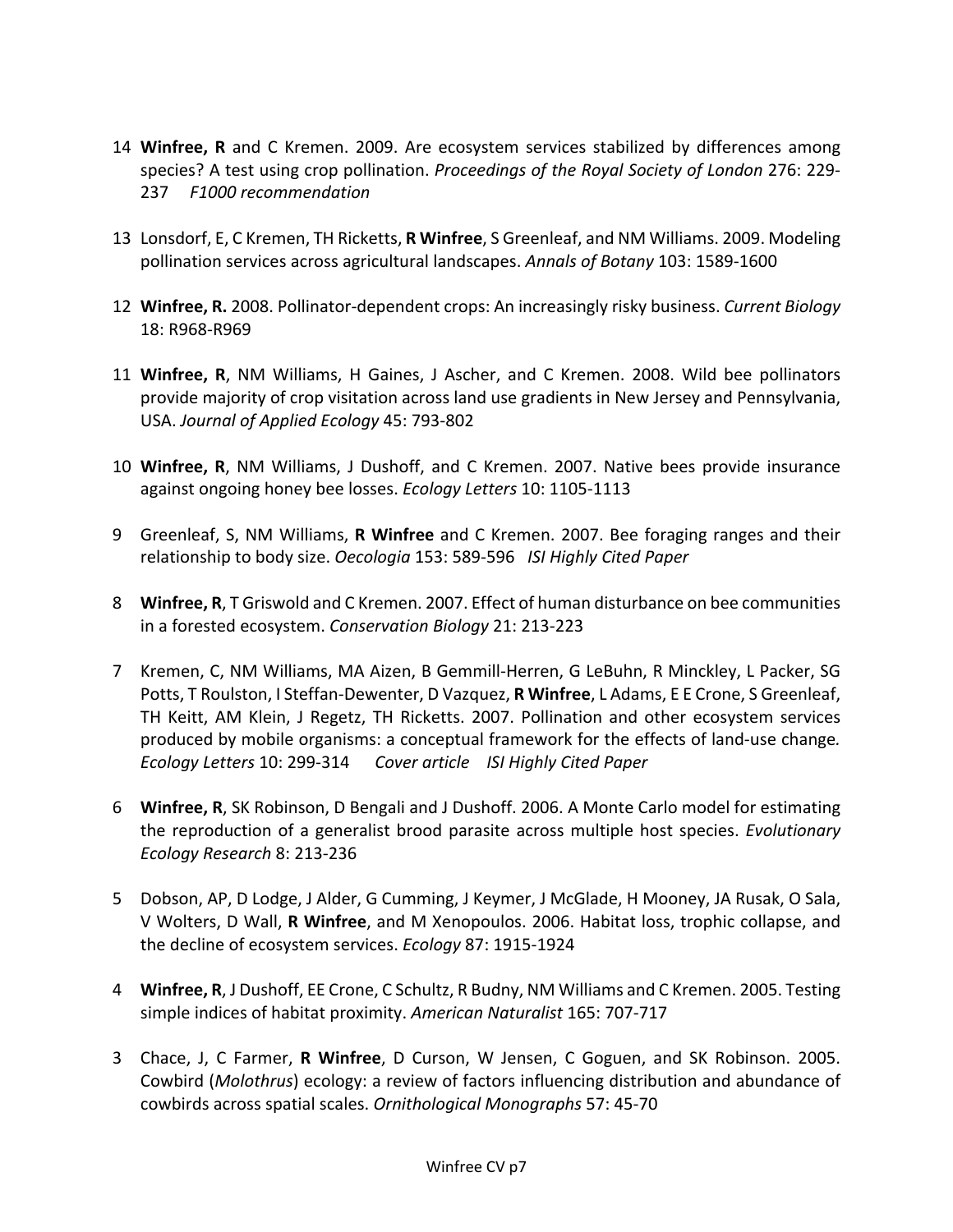- 2 **Winfree, R**. 2004. High offspring survival of the brown-headed cowbird in an invaded habitat. *Animal Conservation* 7: 445-453
- 1 **Winfree, R**. 1999. Cuckoos, cowbirds and the persistence of brood parasitism. *Trends in Ecology and Evolution* 14: 338-343 *Cover article*

#### Book chapters and reviews

**Winfree, R.** 2020. How does biodiversity relate to ecosystem functioning in real-world systems? Pages 338-353 in R Holt, D Tilman and A Dobson, eds, *Unsolved Problems in Ecology.* Princeton University Press

**Winfree, R.** 2018. To be a bee. Science 361: 137. Review of *Buzz* by Thor Hanson. 10.1126/science.aat9250

**Winfree, R**, \*M MacLeod, \*T Harrison, and \*D Cariveau. 2015. Conserving and restoring mutualisms. Pages 265-286 in Bronstein, J, ed, *Mutualism*. Oxford University Press

Lonsdorf, E, TH Ricketts, C Kremen, **R Winfree**, S Greenleaf, and NM Williams. 2011. Crop pollination services. Pages 168-187 in P Kareiva et al., eds, *Natural Capital: Theory & Practice of Mapping Ecosystem Services*. Oxford University Press

# **HONORS, AWARDS, FELLOWSHIPS**

Fellow of the Ecological Society of America, 2021 Web of Science Highly Cited Researcher in ecology/environment, 2015-2019

- One of ~170 researchers worldwide with most papers in top 1% of citations for field Board of Directors, Xerces Society for Invertebrate Conservation, 2015-present Scientific Advisory Board, Duke Farms of Doris Duke Charitable Foundation, 2018-present Advisory Board, Bee Better pollinator-friendly product certification, 2016-present Associate editor, Global Ecology and Biogeography, 2016-2019 Subject editor, Ecological Applications, 2012-2015 Board of scientific advisors, The Xerces Society for Invertebrate Conservation, 2012-2015 Faculty member, Faculty of 1000, 2011-2015 Rutgers University Board of Governors Research Award for Scholarly Excellence, 2013 Postdoctoral Fellowship, Princeton University Council on Science and Technology, 2001-2004 National Science Foundation Graduate Research Fellowship, 1995-1998

# **GRANTS**

National Science Foundation, Division of Environmental Biology. SG: Broadening biodiversityecosystem functioning research to include mutualist networks. R Winfree (PI). \$199,998, 2020- 2022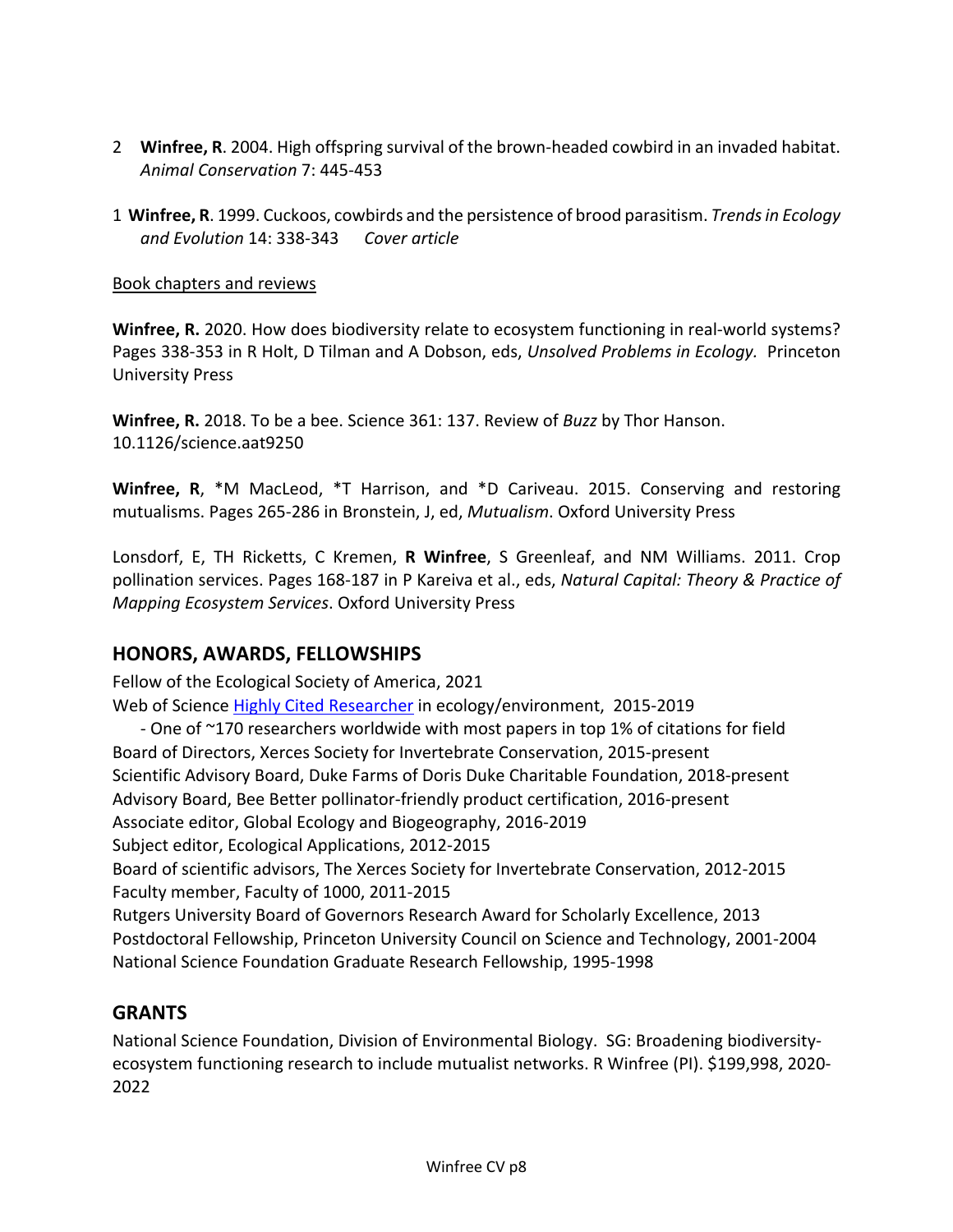National Science Foundation / Belmont Forum-BiodivERsA: OBServ: Open Library of Pollinator Biodiversity and Ecosystem Services. N Bartomeus (lead PI), R Winfree (USA PI), L Garibaldi (Argentina PI), D Kleijn (Netherlands PI). Rutgers amount \$180,000, 2019-2021

National Science Foundation, Division of Environmental Biology. SG: Synthetic analysis of the importance of species richness to ecosystem services in natural systems. \*M Genung (PI), R Winfree (CoPI). Rutgers amount \$150,000, 2018-2021

National Park Service. Forest bee-plant network assessment in Great Lakes National Parks. R Winfree (PI). Rutgers amount \$98,992, 2017-2021

National Science Foundation, Division of Environmental Biology. The role of species dominance in mediating biodiversity-ecosystem function relationships across spatial scales. R Winfree (PI), NM Williams (CoPI). Rutgers amount \$445,386 including two REU and one CLB supplement, 2016-2020

United States Fish and Wildlife Service. Comprehensively evaluating New Jersey's bee pollinators for the State Wildlife Action Plan. D Jenkins (project manager), T Harrison (PI), R Winfree (PI), and others. Rutgers amount \$75,000, 2015-2017

United States Department of Agriculture NIFA SCRI. Developing sustainable pollination strategies for US specialty crops. R Isaacs (lead PI), R Winfree (lead senior investigator). Rutgers amount \$187,186, 2012-2017

United States Department of Agriculture, Federal Conservation Innovation Grant. Next steps in pollinator conservation: operations and maintenance, organic habitat restoration, seed mix choices, and assessing conservation effectiveness. M Vaughn (PI), R Winfree (CoPI) and others. Rutgers amount \$175,402, 2012-2016

National Science Foundation, Dimensions of Biodiversity (DEB 1046153). Dimensions: Genomics, functional roles, and diversity of the symbiotic gut microbiotae of honey bees and bumble bees. N Moran (PI), R Winfree (lead senior investigator). Rutgers amount \$97,528, 2011-2013

United States Department of Agriculture, Federal Conservation Innovation Grant. Development and validation of protocols for assessing functioning of pollinator plantings for agricultural settings. NM Williams (PI), R Winfree (CoPI), R Isaacs (CoPI). Rutgers amount \$87,468, 2010- 2013

United States Department of Agriculture, NIFA AFRI. Strategies for promoting reliable crop pollination by native bees. R Winfree (PI), NM Williams (CoPI). Rutgers amount \$400,000, 2009- 2013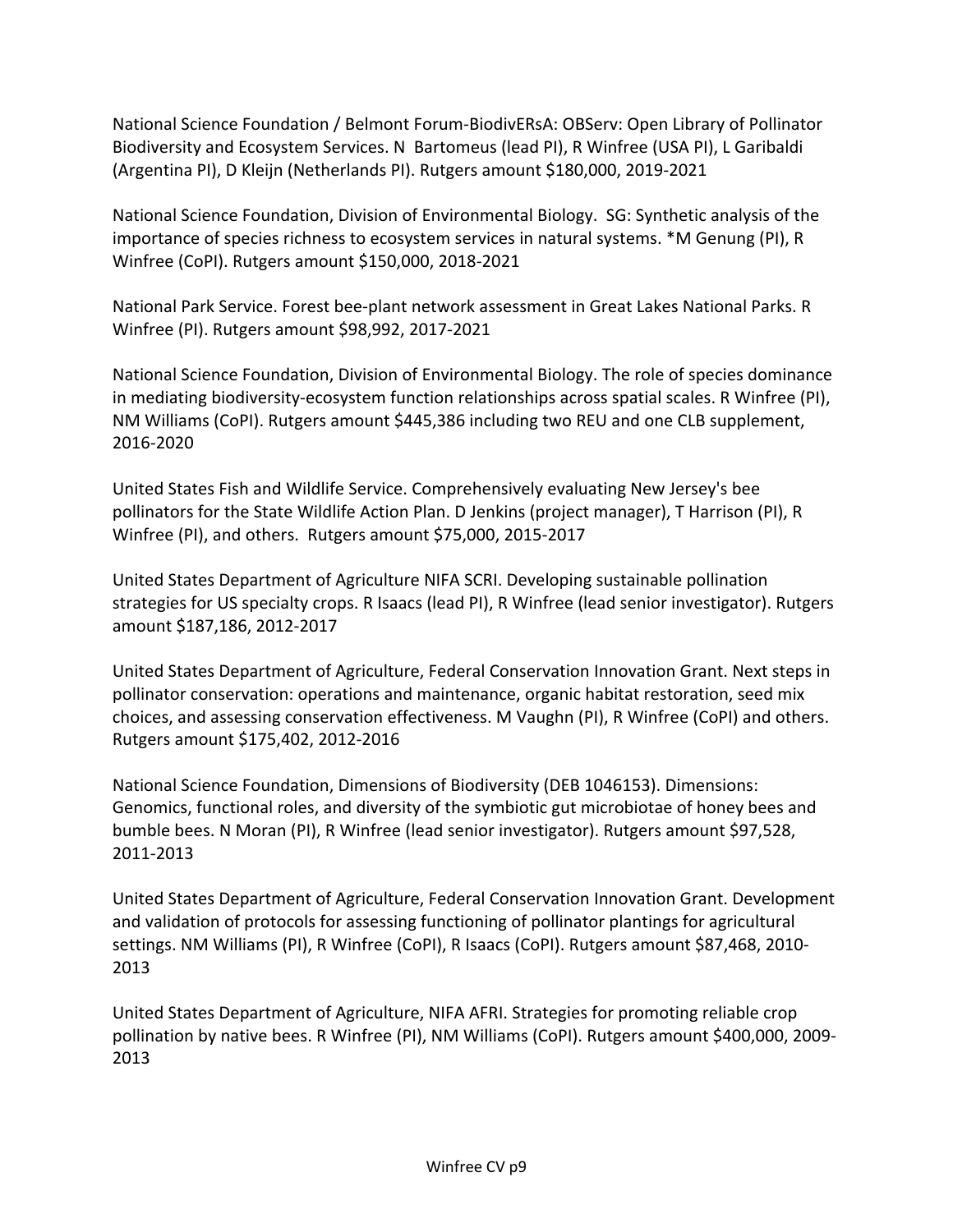National Science Foundation, Division of Environmental Biology. Community disassembly and ecosystem function: pollination services across agro-natural landscapes. \$427,810, C Kremen (PI), NM Williams (PI), R Winfree (CoPI), 2005-2008

# **INVITED TALKS AND WORKSHOPS**

Colorado State University, Distinguished Ecologist Lecture Series (Apr 2021) University of Alberta, Strickland Lecture (Mar 2021) University of Calgary, Department of Ecology & Evolution (Sept 2020) Ecological Society of America, INSPIRE session on network analysis (Aug 2020) University of California, Davis, Department of Evolution & Ecology (May 2020) World Biodiversity Forum, Davos, Switzerland (Feb 2020) University of Michigan, Department of Ecology & Evolutionary Biology (Nov 2019) Keynote speaker, Scandinavian Society for Pollination Ecology, Sweden (Oct 2019) Temple University, Department of Biology (Apr 2019) Stony Brook University, Department of Ecology & Evolution (Mar 2019) Fields Institute, Canada, Emerging challenges in mathematical biology workshop (Feb 2018) Freiburg Institute for Advanced Studies, Germany, Workshop on temporal networks (Nov 2017) Ecological Society of America, Symposium on dominant species and function (Aug 2017) University of Zurich, Müller seminar (May 2017) Connecticut College, Frederick Henry Sykes Memorial Lecture (Feb 2017) University of Georgia, Institute for Ecology (Nov 2016) Princeton University, Department of Ecology & Evolutionary Biology (Oct 2016) Columbia University, Department of Ecology, Evolution and Environmental Biology (Oct 2016) Keynote speaker, International Conference on Pollinator Biology, Health, and Policy (Jul 2016) University of Idaho / Washington State University joint seminar (May 2014) University of Pittsburgh, Department of Biology (Apr 2014) Harvard Forest, Harvard University (Oct 2013) Dartmouth College, Department of Biology (Sep 2013) University of Michigan, Department of Ecology & Evolutionary Biology (Dec 2012) Ecological Society of America, Pollination in a changing world, session organizer (Aug 2012) Status and Trends in European Pollinators, Netherlands, working group member (Feb 2012) Entomological Society of America, Biodiversity and ecosystem services, session organizer (2011) International Union for the Conservation of Nature, Bumble bee conservation workshop (2010) Cornell University, Department of Entomology, Jugatae Seminar (2009) Princeton University, Woodrow Wilson School of Public Policy (2008) University of California Davis, Department of Entomology (2008) University of Wisconsin, Department of Geography (2007) NCEAS working group, Restoring an ecosystem service to degraded landscapes (2008-2011)

# **TEACHING AND ADVISING**

Courses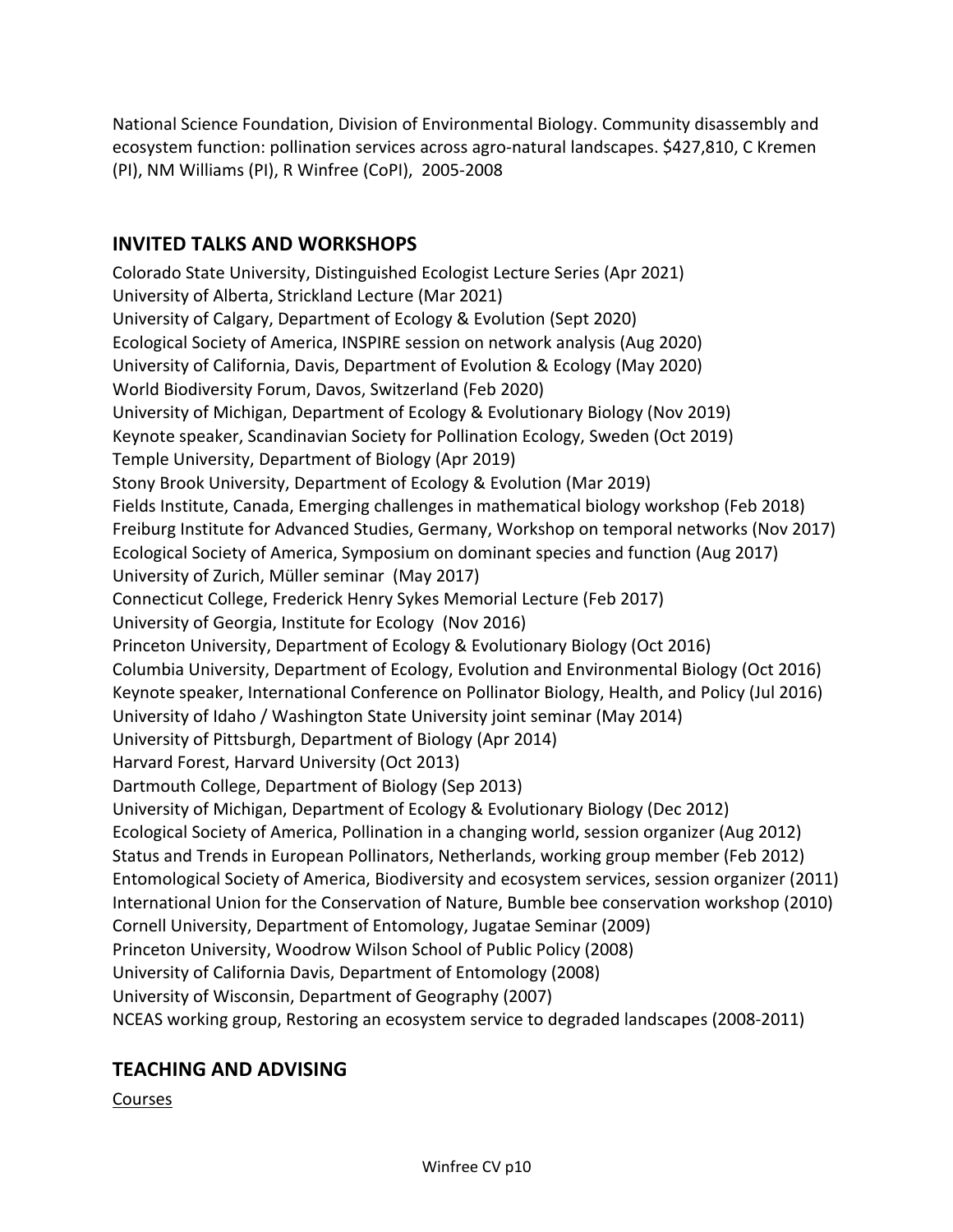Instructor for Conservation Ecology (undergraduate, Rutgers), 2018-present Co-Instructor for Advanced Ecological Data Analysis (graduate, Rutgers), 2017-present Instructor for Foundations of Ecology (graduate, Rutgers), 2013-2018 Co-Instructor for Principles of Ecology (undergraduate, Rutgers), 2014-2017 Instructor for Conserving and Restoring Mutualisms (graduate, Rutgers), 2012 Instructor for Insect Ecology (graduate, Rutgers), 2012-2013 Instructor for Pollination Ecology (graduate, Rutgers), 2010-2011 Instructor for Conservation Biology (undergraduate, Princeton), 2005 Instructor for Biostatistics tutorial (undergraduate, Princeton), 2001

### Postdoc Advisor

Dr. Katie Turo (2021-present) Dr. Natalie Lemanski (2020-present) Dr. Tina Harrison (2016-2017), *Postdoc, University of California, Davis* Dr. Mark Genung (2014-2018), *Assistant Professor, University of Louisiana* Dr. James Reilly (2011-present) Dr. Geetha Nayak, Fulbright Postdoctoral Fellow (2011-2012) Dr. Romina Rader (2011), *Lecturer, University of New England, Australia* Dr. Ignasi Bartomeus (2010-2012), *Tenured Researcher, EBD-CSIC, Spain*

Dr. Daniel P. Cariveau (2009-2015), *Assistant Professor, University of Minnesota*

Ph.D Primary Advisor

Joanna Gunther (2021-present), BS George Fox University

Andrew Aldercotte (2020-present), BS University of California, Santa Cruz

Max McCarthy (2020-present), BS Tufts

Dylan Simpson (2018-present), MS William & Mary

Lucia Weinman (2017-present), BS Columbia

Michael Roswell (2014-2020), BS Swarthmore, *Postdoc, Univ of California, Davis* and SESYNC Colleen Smith (2014-2020), BS University of Michigan, *Postdoc, Ottawa University* Bethanne Bruninga-Socolar (2012-2018), BS Swarthmore, *Postdoc, University of Minnesota* Tina Harrison (2011-2016), BS Dartmouth, *Postdoc, University of California, Davis* Molly MacLeod (2010-2015), BS Marlboro, *Director of Science Content, Pfizer Pharmaceuticals* Faye Benjamin (2009-2015), BS Brown, *Adjunct Professor, Hofstra University*

Undergraduate Independent Research Advisor

A Scheiner (2019-present) K Londono (2018-2020) A Matthews (2017-2020) *Research intern, Dept of Molecular Biology, Princeton University* C Hamilton (2017-2019) *MS student*, *Pennsylvania State University* R Tucker (2014-2017) *Graduate School of Education, University of Virginia* J Zientek (2013-2016) *Lab manager, Oakland University* A Cohen (2014) *Ph.D student, University of Washington* S Hauser (2012) *Ph.D student, University of Louisiana*